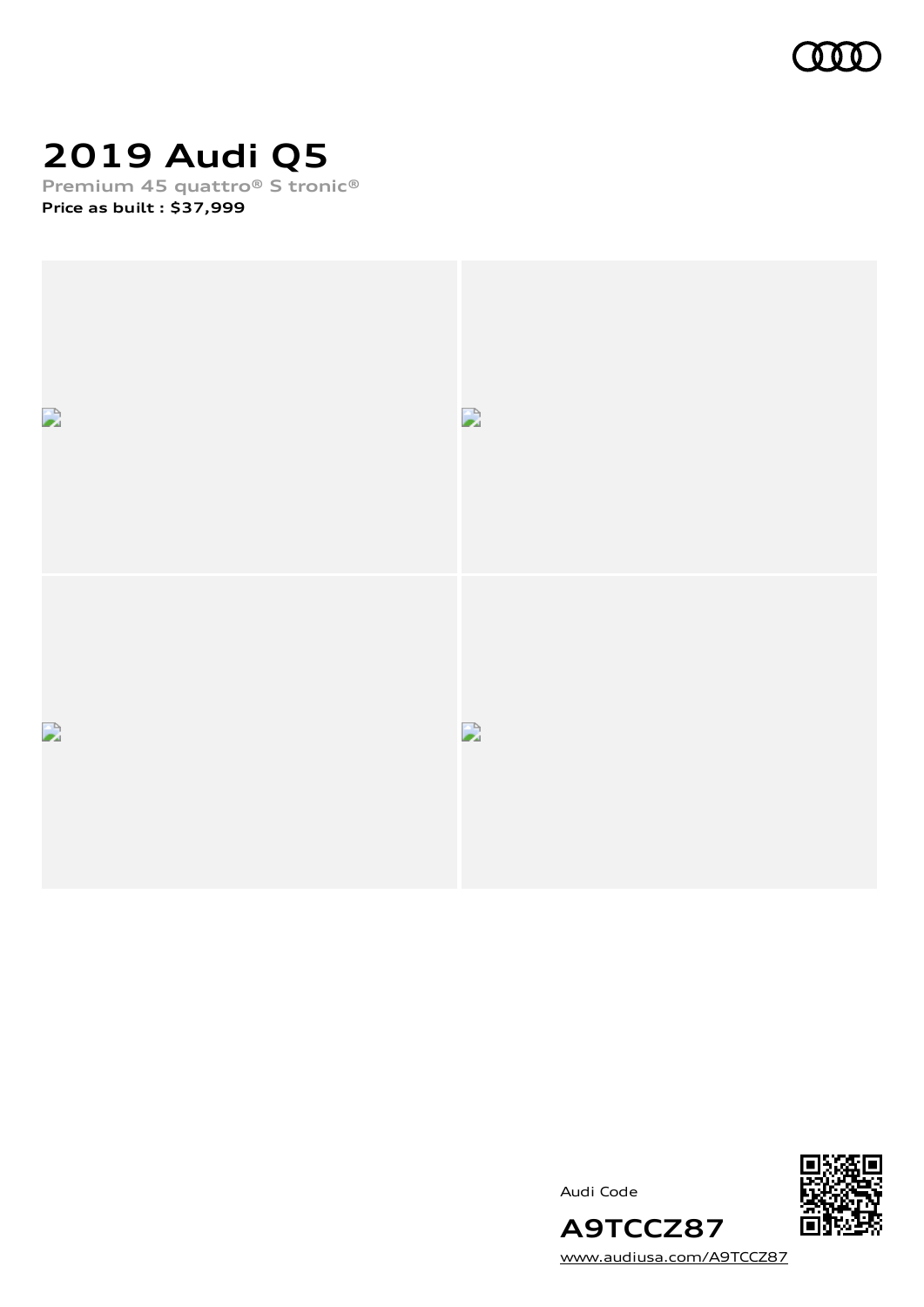# **Summary**

**Audi 2019 Audi Q5** Premium 45 quattro® S tronic®

**Price as buil[t](#page-11-0)** \$37,999

### **Exterior colour**

Ibis White

### $\overline{\phantom{a}}$

### **Further Information**

Type of vehicle Used car Mileage 18,557 miles No

**Warranty**

### **Interior colour**

| Seats     | Atlas Beige              |
|-----------|--------------------------|
| Dashboard | Granite Gray/Atlas Beige |
| Carpet    | Granite Gray             |
| Headliner | Atlas Beige              |

#### **Audi Code** A9TCCZ87

**Your configuration on www.audiusa.com** [www.audiusa.com/A9TCCZ87](https://www.audiusa.com/A9TCCZ87)

**Commission number** aa1e6d620a0e0971237a

### **Technical Specifications**

| Engine type                  | 2.0-liter four-cylinder                       |
|------------------------------|-----------------------------------------------|
| stroke                       | Displacement/Bore and 1,984/82.5 x 92.8 cc/mm |
| Torque                       | 273 @ 1,600 - 4,500 lb-ft@rpm                 |
| Top track speed              | 130 mph mph $1$                               |
| Acceleration (0 - 60<br>mph) | 5.9 seconds seconds                           |
| Recommended fuel             | Premium                                       |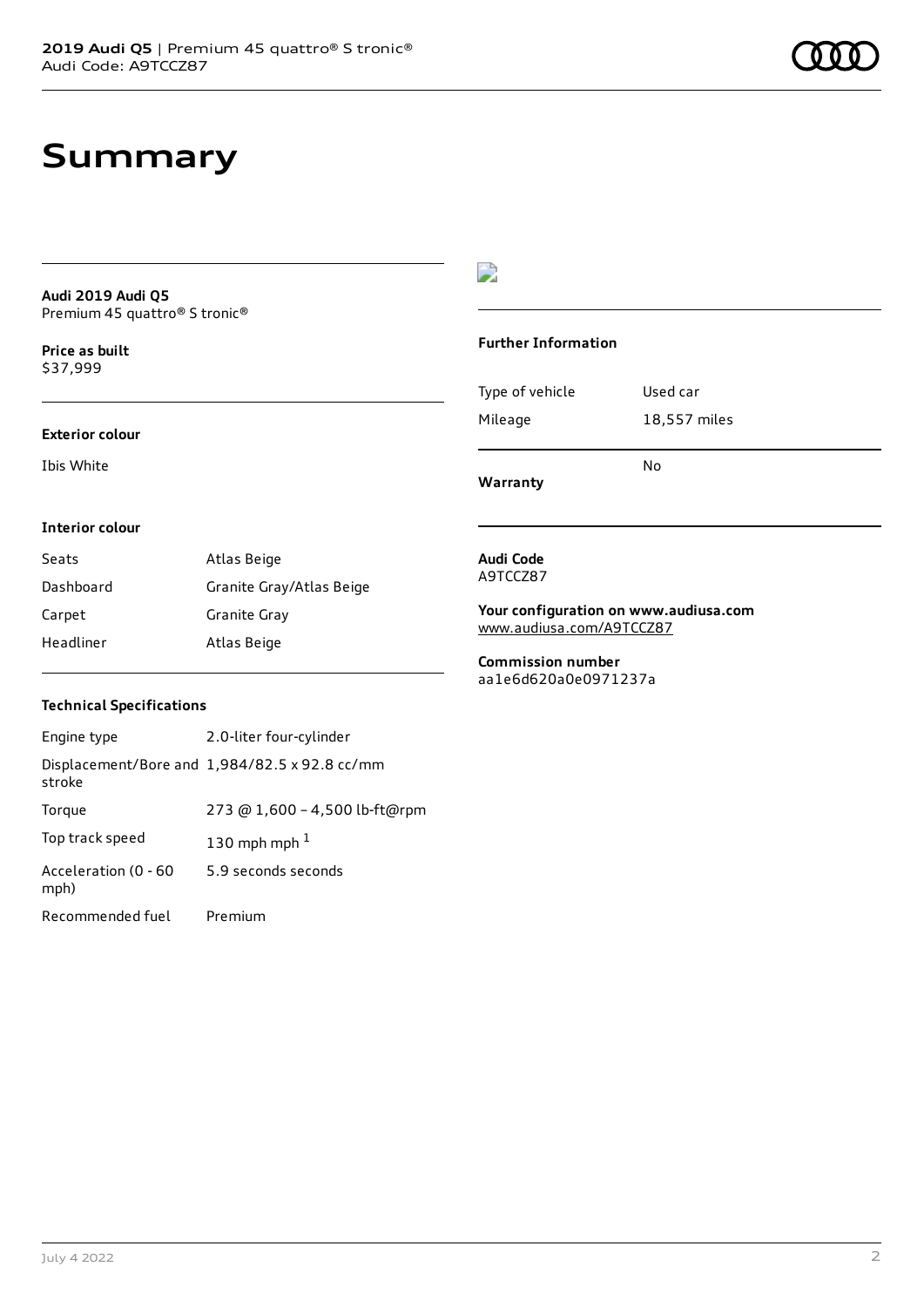# **Equipment**

Ibis White

Audi advanced key-keyless start, stop and entry

Power-adjustable, auto-dimming, power-folding, heated exterior side mirrors with memory

19" 235/55 all-season tires

19" 5-arm-wing design wheels

Convenience package

Panoramic sunroof

Fine Grain Ash Gray Brown Natural Wood inlays

Audi pre sense® rear

Audi side assist









**(1/2)**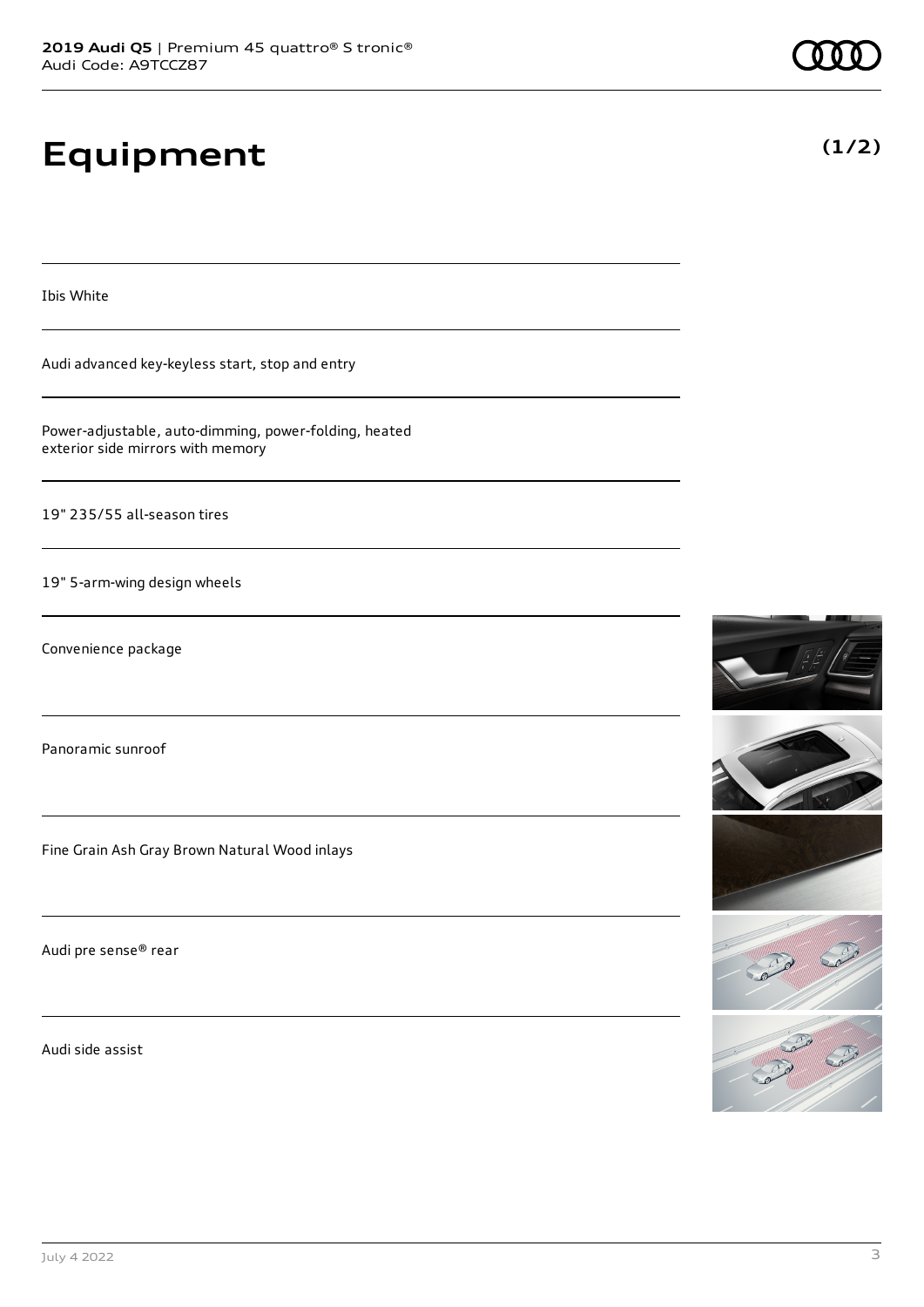# **Equipment**

SiriusXM® Satellite Radio



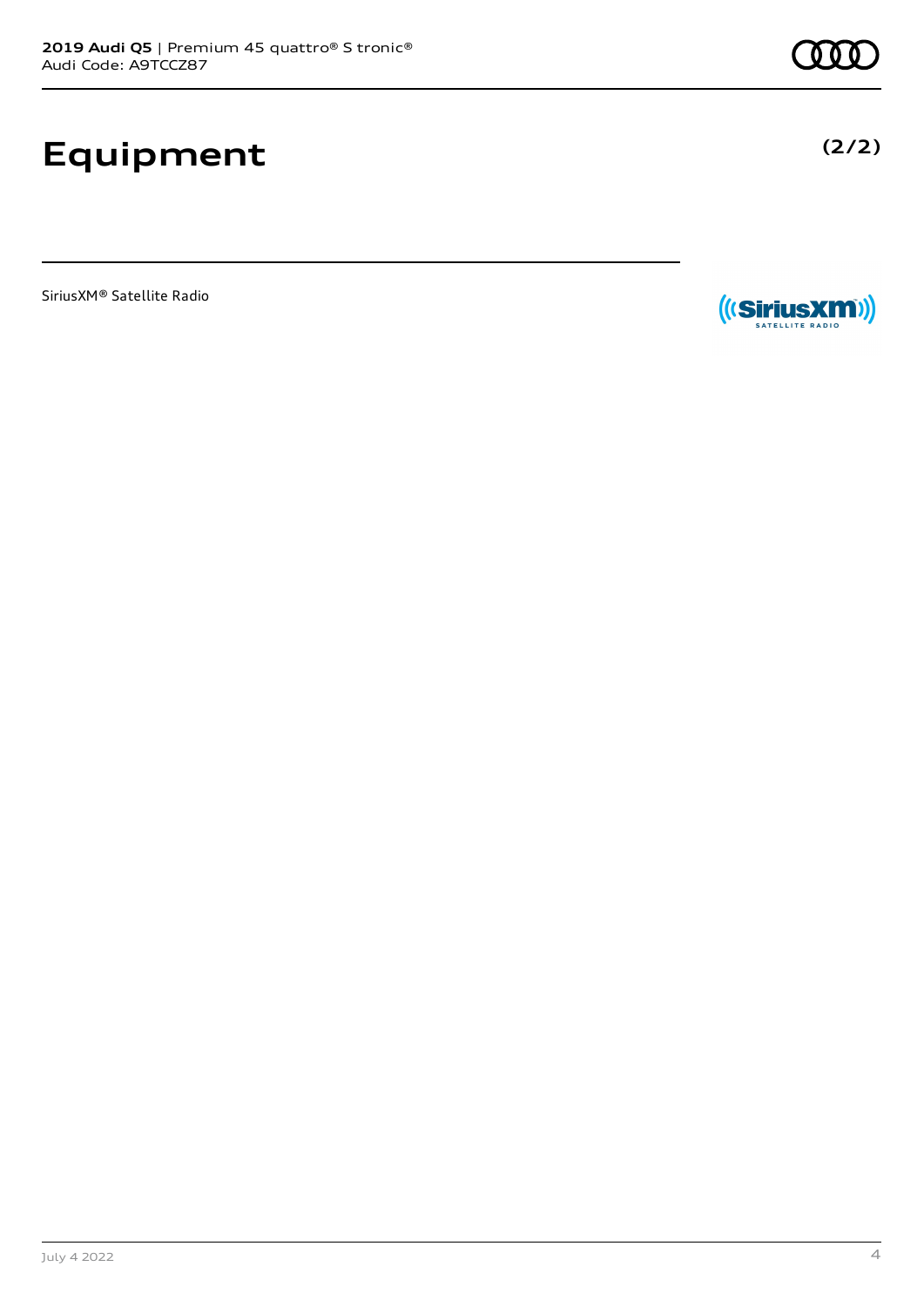**Standard features**

### **Safety and Security**

| 4UB | Driver and front passenger airbags                               |
|-----|------------------------------------------------------------------|
| UH1 | Electromechanical parking brake                                  |
| 8T2 | Cruise control with coast, resume and<br>accelerate features     |
| VC2 | Garage door opener (HomeLink®)                                   |
| 4H5 | Electronic child locks                                           |
| QZ7 | Electromechanical power steering                                 |
| 7K6 | Tire-pressure monitoring system                                  |
| 4X3 | Front thorax side airbags and Sideguard®<br>head curtain airbags |
| 3B7 | Lower Anchors and Tethers for Children<br>(LATCH) in rear seats  |
|     |                                                                  |

### **Exterior**

| 1S1   | Car jack                                                 |
|-------|----------------------------------------------------------|
| 1 B A | Dynamic suspension system                                |
| 3S1   | Aluminum roof rails                                      |
| 511   | Adaptive rear spoiler                                    |
| 81H   | Xenon plus headlights with LED daytime<br>running lights |
| 8SP   | LED taillights with dynamic turn signals                 |
| VW1   | Rear privacy glass                                       |
| 47B   | Aluminum trim around exterior windows                    |
|       |                                                          |

### **Interior**

| QE1 | Storage package          |
|-----|--------------------------|
| 4M3 | Four beverage holders    |
| 7M0 | Plastic door sill inlays |

| 6N) | Cloth headliner                                                                     |
|-----|-------------------------------------------------------------------------------------|
| 9AQ | Three-zone automatic climate control                                                |
| 4L7 | Auto-dimming interior rear view mirror with<br>digital compass                      |
| QQ1 | LED interior lighting package                                                       |
| 1XW | Three-spoke multifunction steering wheel                                            |
| 7F9 | Leather-wrapped gear selector                                                       |
| 4E7 | Power tailgate                                                                      |
| 5XF | Driver and front-passenger extendable sun<br>visors with illuminated vanity mirrors |
| 3NS | Sliding, split folding 40/20/40 rear<br>seatbacks with adjustable recline           |
| 7HA | Without extended leather package                                                    |
| N1F | Leather seating surfaces                                                            |

4A3 Heated front seats

### **Infotainment and Driver Assistance**

| 6K9             | Audi pre sense® basic and Audi pre sense®<br>city                                                                     |
|-----------------|-----------------------------------------------------------------------------------------------------------------------|
| 2H1             | Audi drive select                                                                                                     |
| IW <sub>3</sub> | Audi connect CARE assistance and security<br>services                                                                 |
| UI2             | Audi smartphone interface including Apple<br>CarPlay <sup>™</sup> and Google™ Android Auto™ for<br>compatible devices |
| KA2             | Rear view camera                                                                                                      |
| 9VD             | Audi sound system                                                                                                     |
| 9S7             | Color driver information system                                                                                       |
| 7UH             | Connectivity package                                                                                                  |
|                 |                                                                                                                       |

### **(1/2)**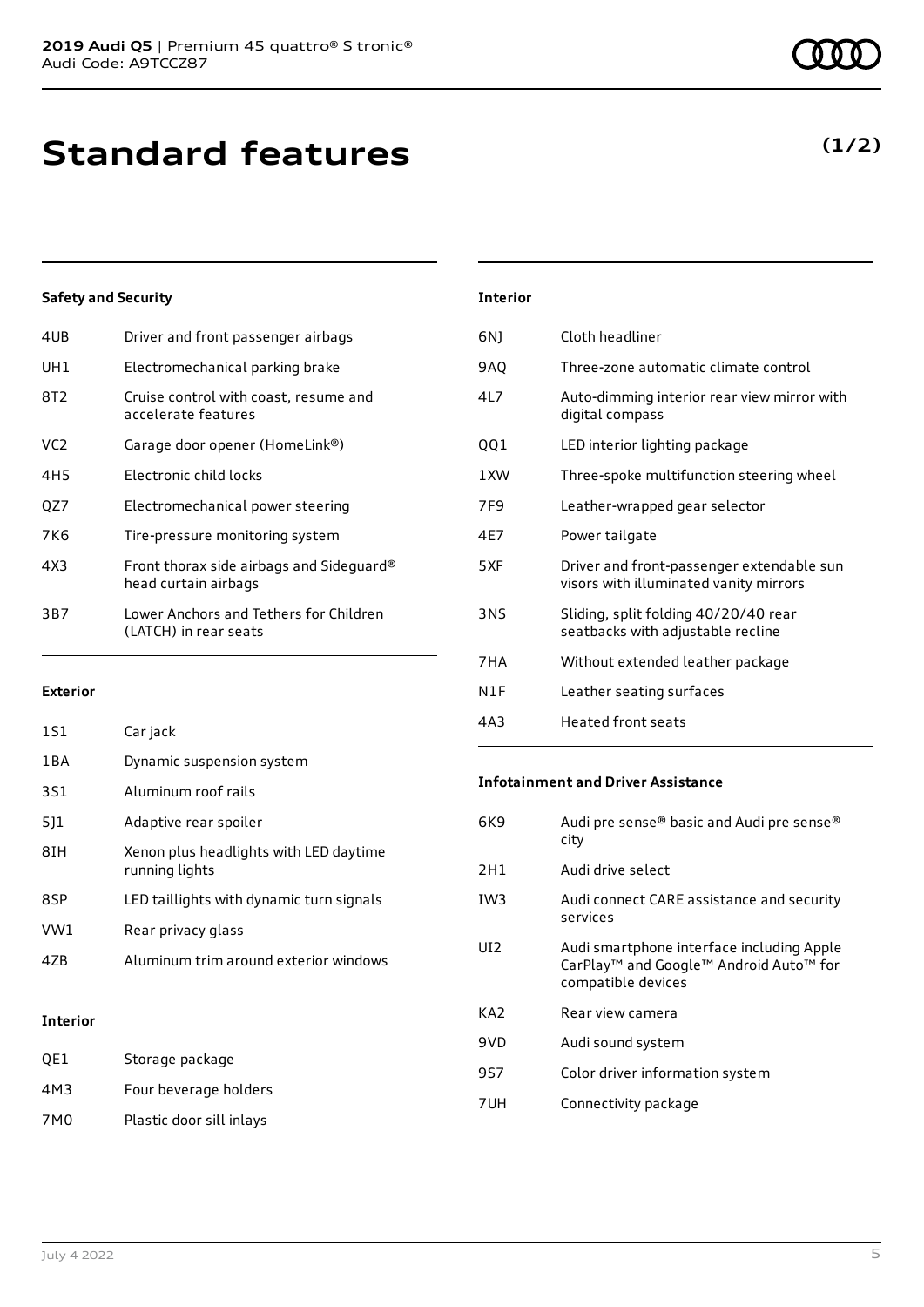# **Standard features**

### **Infotainment and Driver Assistance**

| I8S | MMI® radio |  |
|-----|------------|--|
|-----|------------|--|

9ZX BLUETOOTH® wireless technology preparation for compatible devices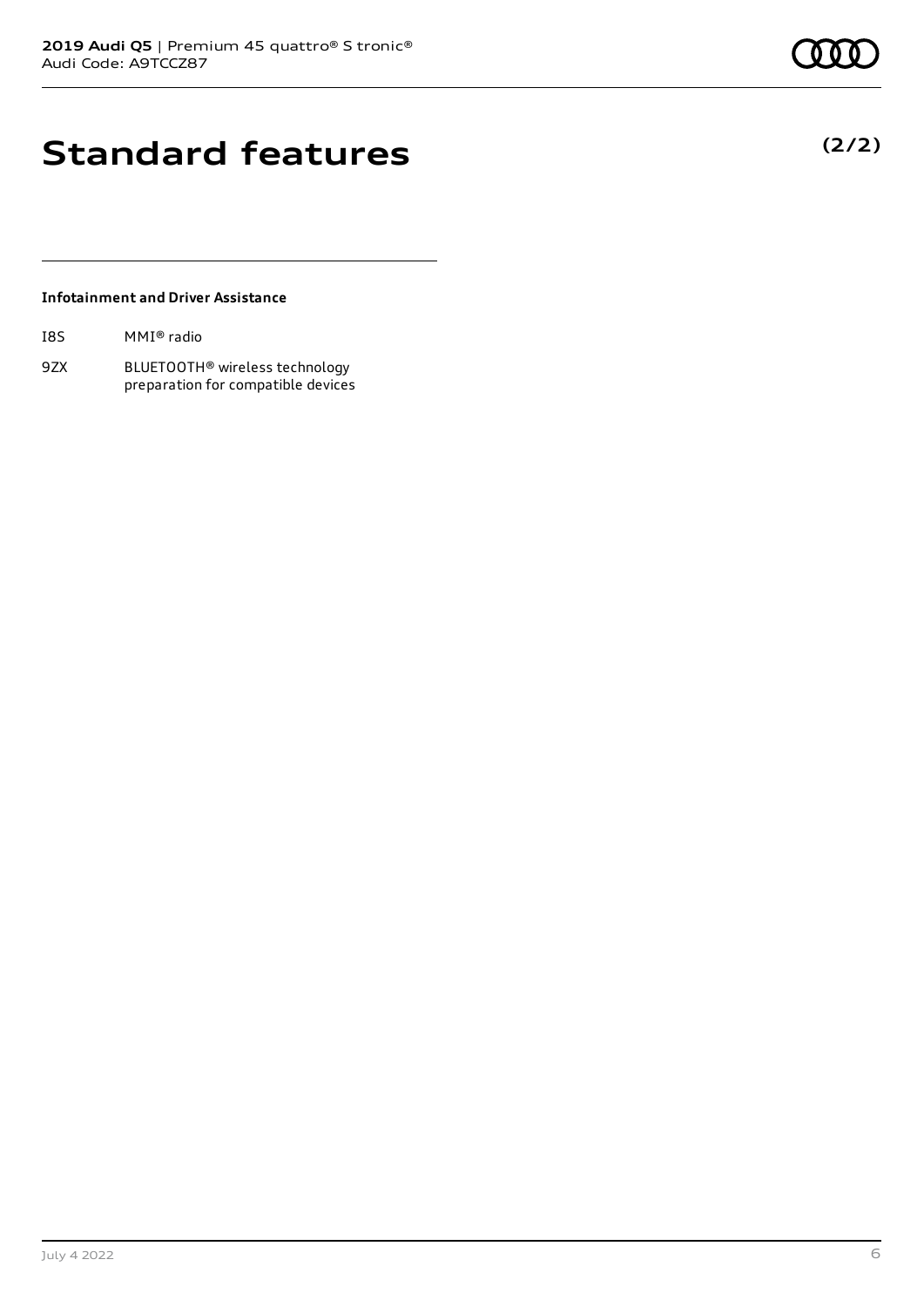# **Dealer remarks**

Certified. Ibis White 2019 Audi Q5 2.0T Premium quattro quattro 7-Speed Automatic S tronic 2.0L TFSI Audi Certified pre-owned Certified, Atlas Beige w/Leather Seating Surfaces, Audi Advanced Key, Audi Pre Sense Rear, Audi Side Assist, Auto-Dimming Power Folding Mirrors, Convenience Package, Driver Seat Memory, Panoramic Sunroof, SiriusXM All Access Service, Trailer Hitch, Wheels: 19" 5-Arm-Wing Design.

Come find out why so many people buy their cars at Audi San Diego. We have a premium selection of pre-owned vehicles. All of our pre-owned vehicles have been inspected and reconditioned by experienced technicians and our finance department specializes in all types of credit. Recent Arrival! 22/27 City/Highway MPG

Audi Certified pre-owned Details:

\* Warranty Deductible: \$0

\* Includes 24/7 Roadside Assistance emergency towing, collision, jump start, flat tire change, emergency fuel service, lock-out service, extrication service, Audi assist, CARFAX Vehicle History Report and SiriusXM satellite radio complimentary 90 day subscription. If Audi New Vehicle Limited Warranty (NVLW) coverage remains at time of CPO purchase, CPO Limited Warranty Coverage commences upon expiration of NVLW and continues until 5 years from vehicle's original in-service date with no mileage limitation. If NVLW coverage has expired at time of CPO purchase, CPO Limited Warranty coverage commences at time of purchase and continues for 12 months with no mileage limitation. Limited warranty is transferable between private parties.

- \* Roadside Assistance
- \* 300+ Point Inspection
- \* Transferable Warranty

\* Limited Warranty: 12 Month/Unlimited Mile beginning after new car warranty expires or from certified purchase date

\* Vehicle History

Awards:

\* 2019 KBB.com Best Buy Awards \* 2019 KBB.com 10 Best Luxury SUVs

- All prices subject to change without prior notice. Dealer not responsible for clerical input errors and third party mistakes. Please verify all pricing with dealer. - ADVERTISED PRICE PLUS GOVERNMENT FEES AND TAXES, ANY FINANCE CHARGES, ANY DEALER DOCUMENT PROCESSING CHARGE, ANY ELECTRONIC FILING CHARGE, AND ANY EMISSION TESTING CHARGE.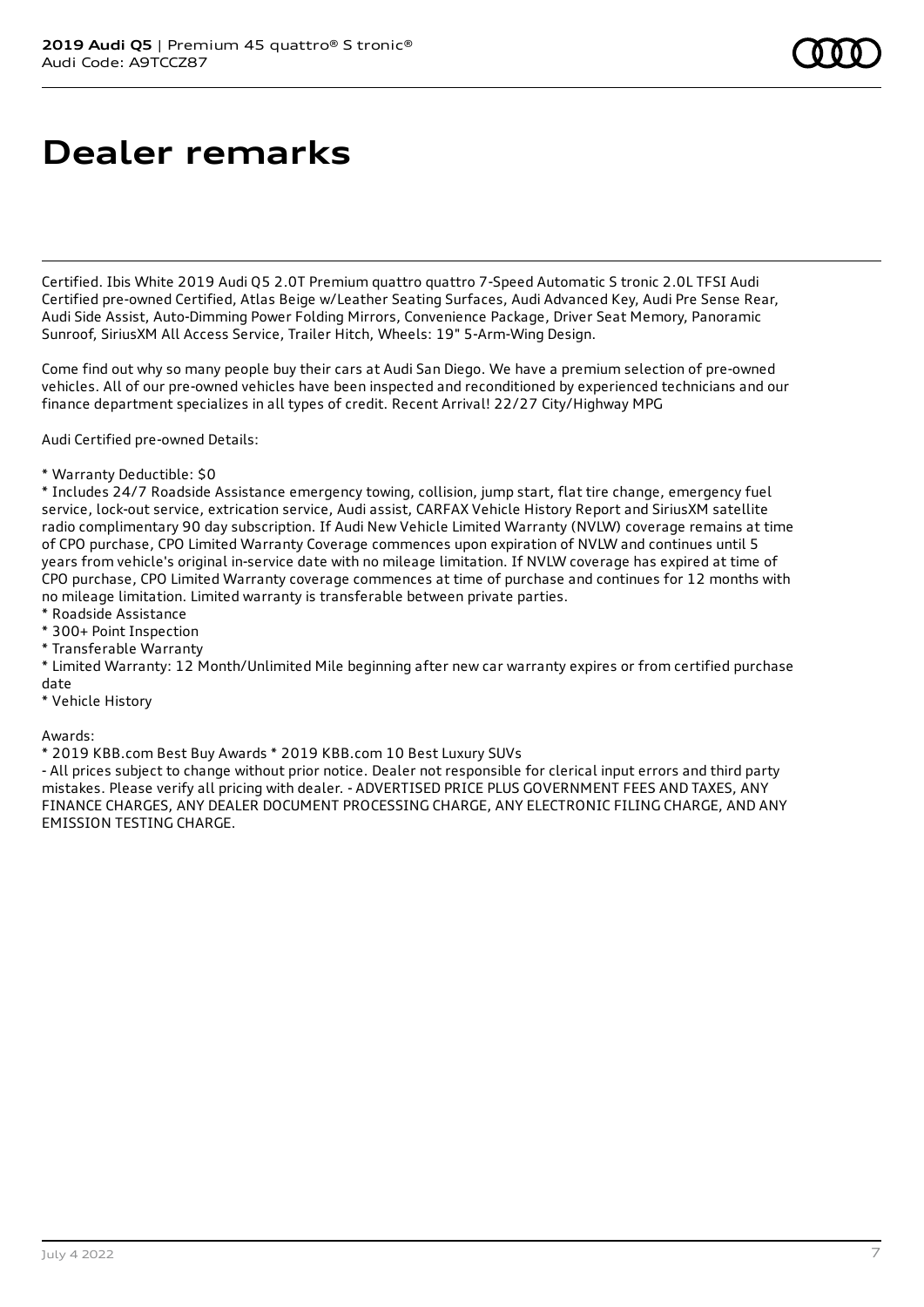# **Technical Specifications**

### **(1/2)**

### **Engineering | Performance**

| Engine type                                 | 2.0-liter four-cylinder                       |
|---------------------------------------------|-----------------------------------------------|
| Power Level                                 | 45                                            |
| Max. output ps/hp                           | 248 @ 5,000 - 6,000 @ rpm                     |
| Towing capacity                             | 4,400-lb maximum towing capacity<br>lb        |
| Torque                                      | 273 @ 1,600 - 4,500 lb-ft@rpm                 |
| Valvetrain                                  | 16-valve DOHC with Audi valvelift<br>system   |
| Acceleration (0 - 60<br>mph)                | 5.9 seconds seconds                           |
| Engine block                                | Cast-iron                                     |
| Induction/fuel injection Turbocharged/TFSI® |                                               |
| Cylinder head                               | Aluminum-alloy                                |
| stroke                                      | Displacement/Bore and 1,984/82.5 x 92.8 cc/mm |
| Top track speed <sup>1</sup>                | 130 mph mph                                   |

### **Electrical system**

| Alternator | 110-150 A   |
|------------|-------------|
| Battery    | 420 A/75 Ah |

#### **Driveline**

| Gear ratios: 6th         | 0.508:1                                                                                                                                                   |
|--------------------------|-----------------------------------------------------------------------------------------------------------------------------------------------------------|
| Gear ratios: Final Drive | 5.302:1                                                                                                                                                   |
| Gear ratios: 7th         | 0.386:1                                                                                                                                                   |
| Gear ratios: 4th         | 1.057:1                                                                                                                                                   |
| Transmission             | Seven-speed S tronic <sup>®</sup> dual-clutch<br>automatic transmission and<br>quattro <sup>®</sup> all-wheel drive with ultra <sup>®</sup><br>technology |
| Gear ratios: 2nd         | 2.190:1                                                                                                                                                   |
| Gear ratios: 3rd         | 1.517:1                                                                                                                                                   |
| Gear ratios: Reverse     | 2.750:1                                                                                                                                                   |
| Gear ratios: 1st         | 3.188:1                                                                                                                                                   |
|                          |                                                                                                                                                           |

### **Steering**

| <b>Suspension</b>                         |                                            |  |
|-------------------------------------------|--------------------------------------------|--|
| Steering ratio                            | 15.8:1                                     |  |
| Turning diameter, curb-38.4 ft<br>to-curb |                                            |  |
| Steering type                             | Electromechanical power steering<br>system |  |

| Front axle | Five-link front suspension |
|------------|----------------------------|
| Rear axle  | Five-link rear suspension  |

### **Brake system**

| Front brakes | 13.3 (ventilated disc) in |
|--------------|---------------------------|
| Rear brakes  | 13.0 (ventilated disc) in |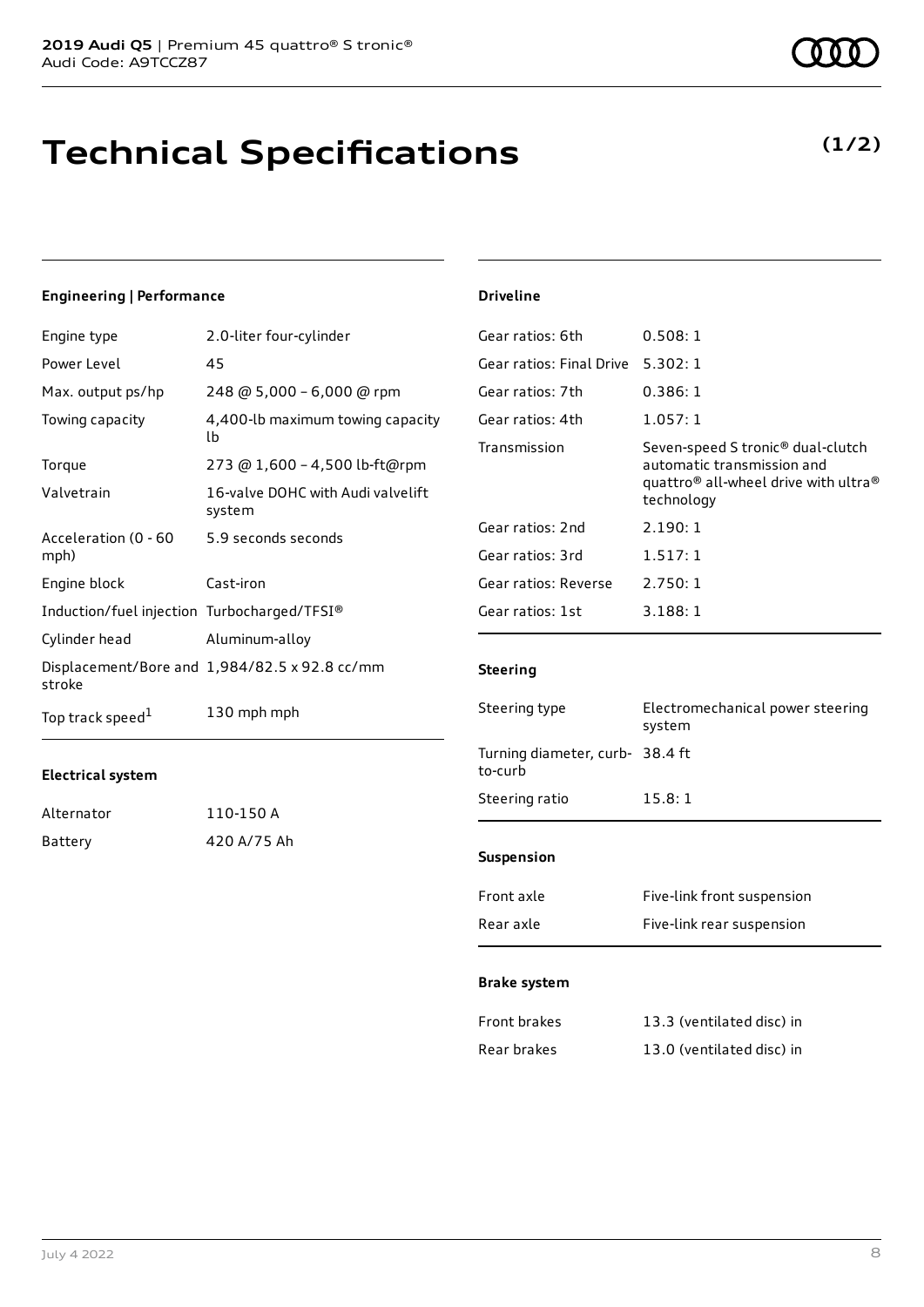## **Technical Specifications**

| Material               | Multi-material body construction<br>(steel and aluminum composition)                      |
|------------------------|-------------------------------------------------------------------------------------------|
| Warranty   Maintenance |                                                                                           |
| Warranty               | 4-year/50,000-mile Audi New<br>Vehicle Limited Warranty                                   |
| Maintenance            | 12-month/10,000-mile (whichever<br>occurs first) NO CHARGE first<br>scheduled maintenance |

### **Exterior Measurements**

**Body**

| Height                           | 65.3 in  |
|----------------------------------|----------|
| Overall width without<br>mirrors | 74.5 in  |
| Length                           | 183.6 in |
| Wheelbase                        | 111.0 in |
| Drag coefficient                 | 0.32 Cw  |
| Overall width with<br>mirrors    | 84.3 in  |
| Track rear                       | 63.3 in  |
| Track front                      | 63.6 in  |
| Curb weight                      | 4,045 lb |
| Ground clearance,<br>loaded      | 8.2 in   |

#### **Interior measurements**

| Seating capacity                          | 5                      |
|-------------------------------------------|------------------------|
| Shoulder room, rear                       | 56.5 in                |
| Head room with front<br>sunroof           | 40.2 in                |
| Leg room, rear                            | 37.8 in                |
| Shoulder room, front                      | 57.7 in                |
| Head room with rear<br>sunroof            | 37.7 in                |
| Head room, rear                           | 39.3 in                |
| Leg room, front                           | 41.0 in                |
| Head room, front                          | 41.7 in                |
| Cargo volume, rear<br>seatbacks up/folded | 25.1/53.1 cu ft, cu ft |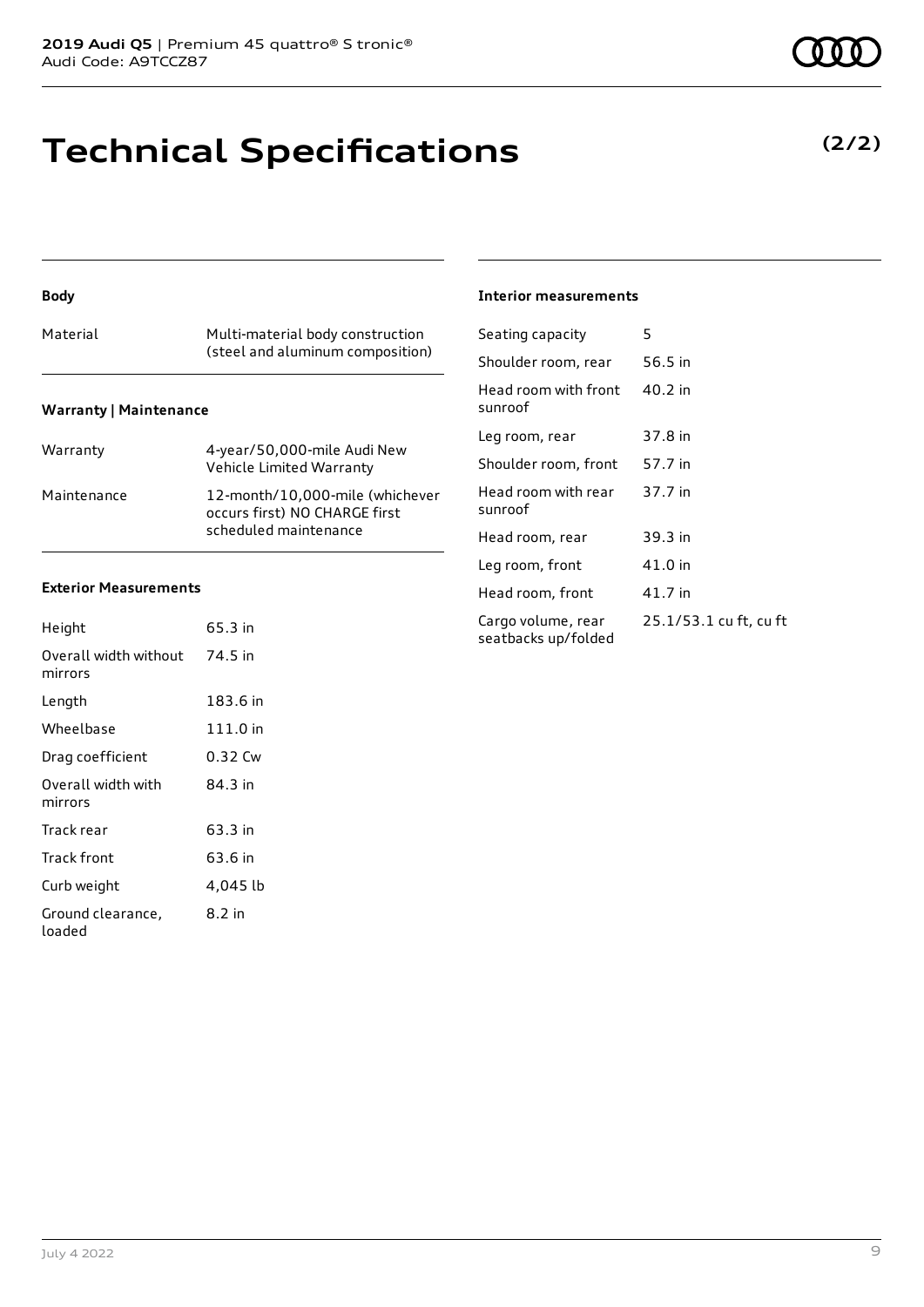### **Consumption- and emission**

**Consumption by NEDC**

combined 24 mpg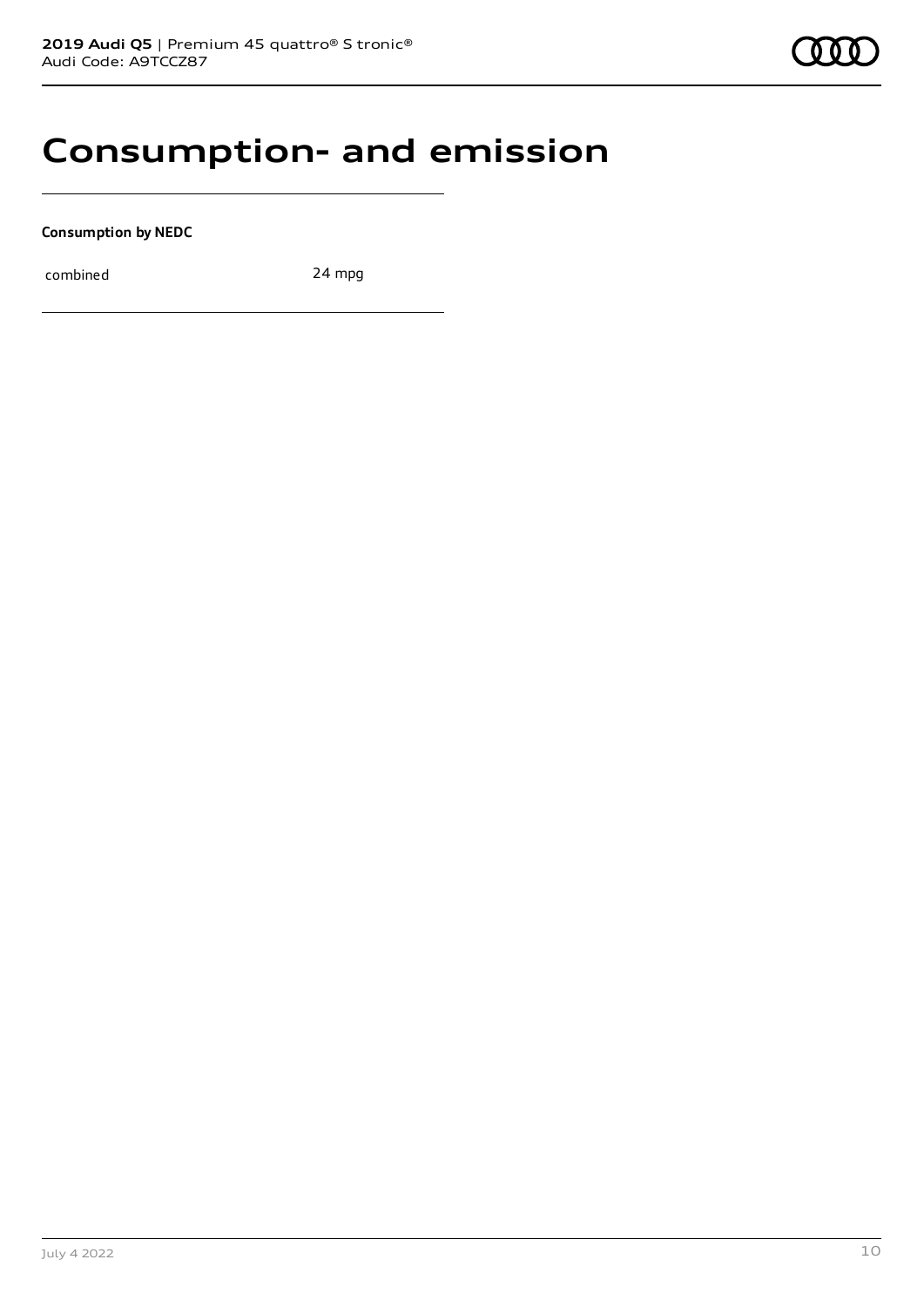

## **Contact**

Dealer **Audi San Diego**

9010 Miramar Rd 92126 San Diego CA

Phone: +18585788600 FAX: 8585789866

www: [https://www.audisd.com](https://www.audisd.com/)